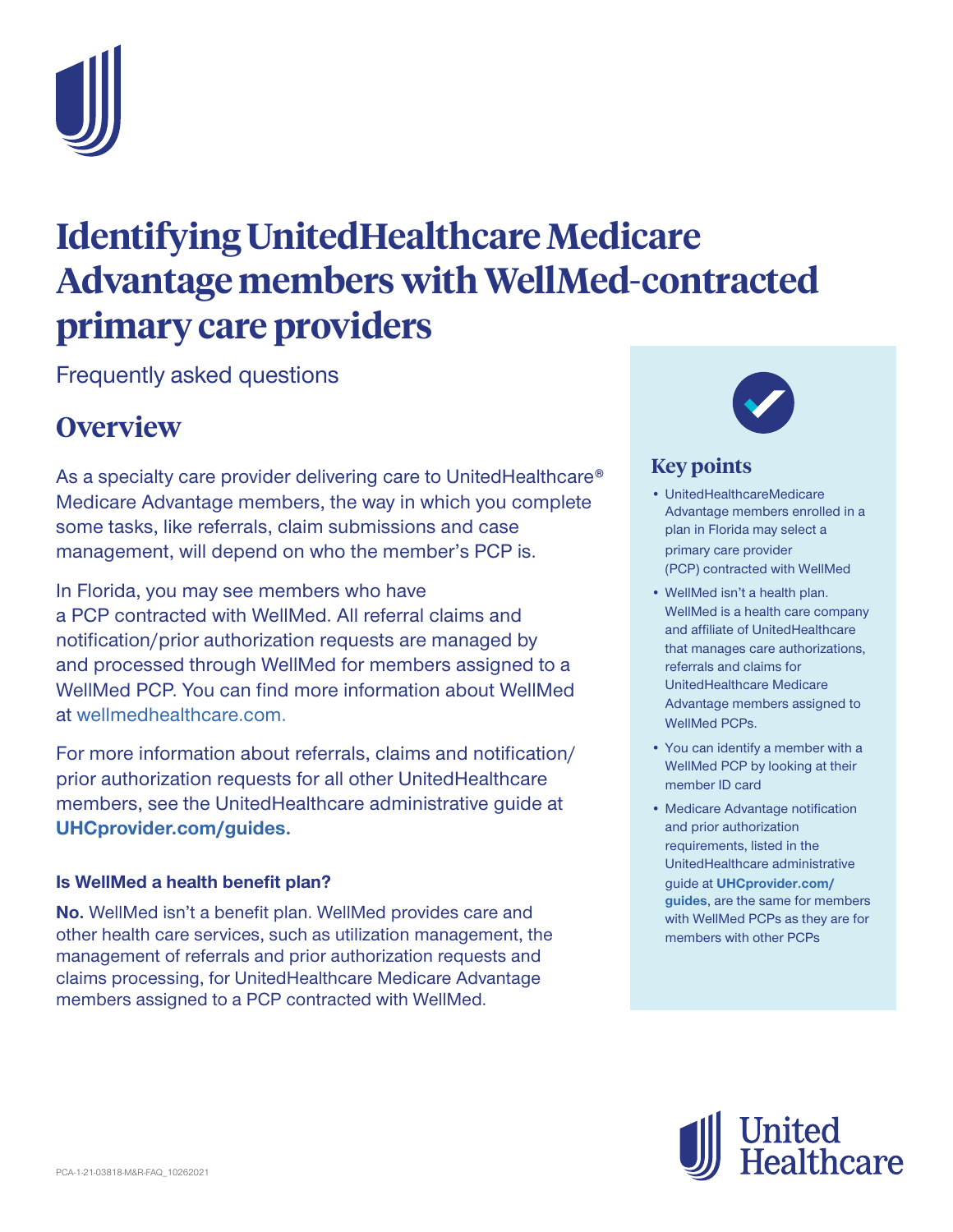#### **How do I identify a UnitedHealthcare Medicare Advantage member with a WellMed PCP?**

The member ID card will show the **Payer ID WELM2.**

| <b>AARP</b> Medicare Advantage<br>Medicare<br><b>Moon Ill</b> UnitedHealthcare<br>National                                                                 | Customer Service Hours: 8 am - 8 pm 7 days/week<br>xx/xx/xxxx<br>Printed:                                                                                                                                                                                             |
|------------------------------------------------------------------------------------------------------------------------------------------------------------|-----------------------------------------------------------------------------------------------------------------------------------------------------------------------------------------------------------------------------------------------------------------------|
| Network<br>Health Plan (99999): 999-99999-99<br>Member ID: 999999999<br><b>Group Number:</b><br><b>XXXXX</b>                                               | ■Ⅲ※活性の影響を変更■Ⅲ<br><b>For Members</b><br>www.memberurl.com<br>Website:<br><b>Customer Service:</b><br>1-999-999-9999 TTY 711                                                                                                                                            |
| Member:<br><b>[UHC Dental Benefits]</b><br><b>MEMBER SAMPLE</b><br>Payer ID:<br>MedicareR.<br>WELM2<br><b>PCP Name:</b>                                    | NurseLine:<br>1-999-999-9999 TTY 711<br><b>Behavioral Health:</b><br>1-999-999-9999 TTY 711<br>1-999-999-9999 TTY 711<br>Dental:                                                                                                                                      |
| Prescription Drug Coverage<br>SAMPLE, M.D., PROVIDER<br>610097<br>RxBIN:<br>PCP Phone: (999) 999-9999<br><b>RxPCN:</b><br>9999<br>COS<br>RxGrp:<br>ER \$XX | 1-877-842-3210<br>For Providers https://eprg.wellmed.net 1-877-4<br>Medical Claim Address: P.O. Box 30508 Salt Lake City, UT 84130-0508<br>1-877-299-7213<br><b>Provider Authorizations:</b><br>1-999-999-9999]<br>www.dentalurl.com<br><b>IUHC Dental Providers:</b> |
| Copay: PCP \$XX<br>Spec \$XX<br>AARP Medicare Advantage (HMO-POS)<br>H9999-999-999                                                                         | UHC<br><b>Henew</b><br>NO<br>Referral<br>Required<br>Active<br>For Pharmacists 1-999-999-9999<br>Pharmacy Claims OptumRx P.O. Box 99999, Healthcare, US 99999-9999                                                                                                    |

Sample health care ID cards are for illustration only.

#### These group numbers are used for UnitedHealthcare Medicare Advantage members assigned to a WellMed PCP:

| 70341 | 70345 | 72790 | 80194 | 82962 | 82978 | 90073 | 95115 |
|-------|-------|-------|-------|-------|-------|-------|-------|
| 70342 | 70346 | 72811 | 82940 | 82969 | 82980 | 90078 | 95116 |
| 70343 | 70347 | 80992 | 82958 | 82970 | 90079 | 90086 | 95117 |
| 70344 | 70348 | 80193 | 82960 | 82977 | 90028 | 90089 | 95118 |

#### **Do members with a WellMed PCP need to be referred to certain specialists and hospitals?**

**No.** These UnitedHealthcare Medicare Advantage members have access to all of the specialists, ancillary care providers, facilities and hospitals that are participating in the UnitedHealthcare Medicare Advantage network of care providers in the member's service area.

#### **Are the notification and prior authorization requirements different for UnitedHealthcare Medicare Advantage members with a WellMed PCP?**

**No.** UnitedHealthcare protocols and requirements apply to Medicare Advantage members who select a WellMed PCP. The notification and prior authorization requirements can be found in the UnitedHealthcare administrative guide at **[UHCprovider.com/guides](https://www.uhcprovider.com/guides).** 

#### **How do I complete a referral or notification/prior authorization request for members who have a WellMed PCP?**

**Online:** Use the eProvider Resource Gateway at [eprg.wellmed.net](https://eprg.wellmed.net/)

**Phone:** Call Provider Utilization Management at **877-299-7213** or call the member's PCP